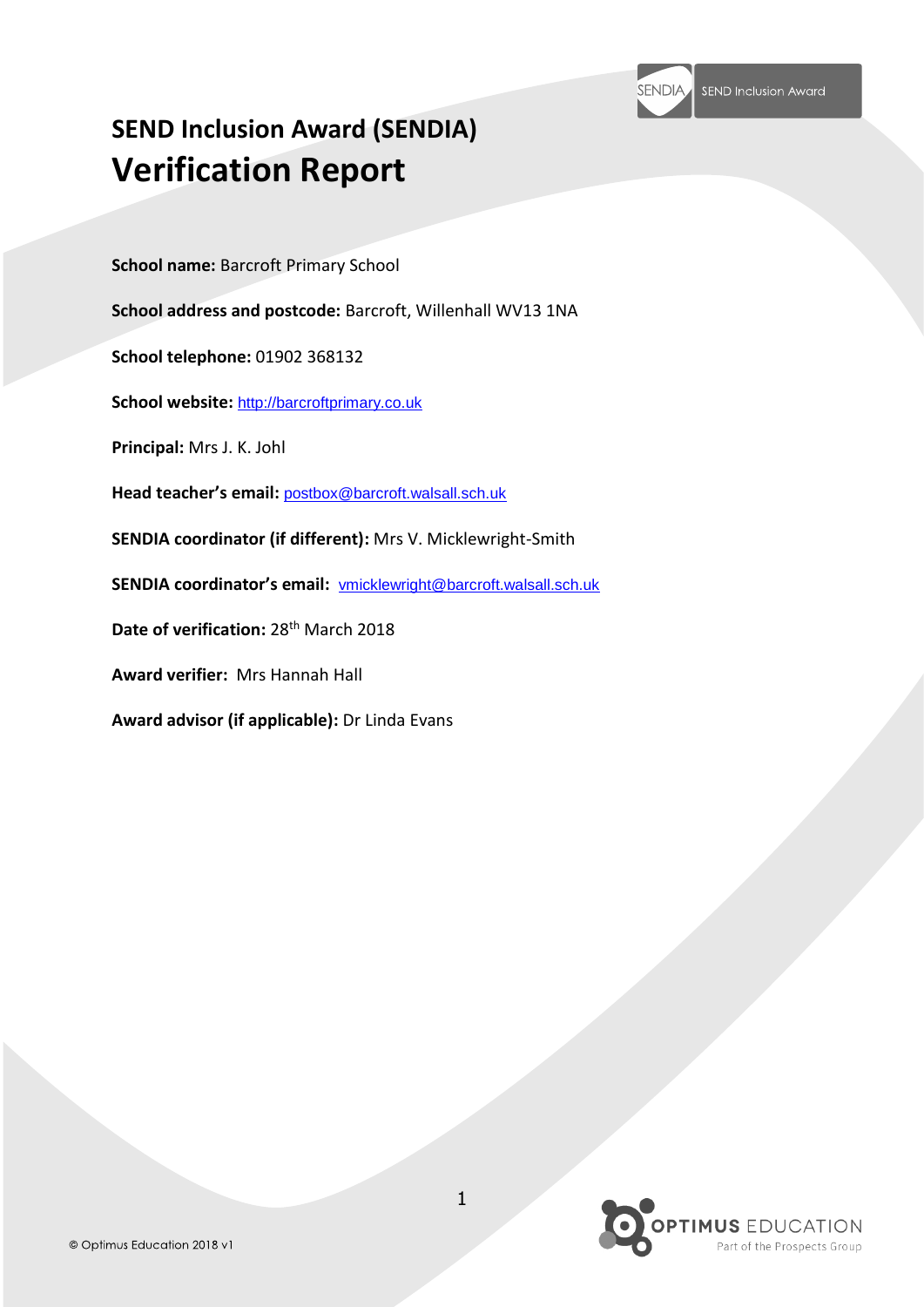

#### **Commentary on the evidence provided:**

I met with Jan Howe, Victoria Micklewright-Smith, Jasbir Johl (Headteacher) and the Chair of Governors Phil Cross. This was an informative and inspiring meeting and gave clear evidence of the commitment to Inclusion and SEND provision given by all stakeholders at Barcroft Primary School.

A well-presented portfolio clearly demonstrated evidence for each of the KPIs. Electronic versions of the evidence had all been uploaded to the awards dashboard, and the Verifier scrutinised paper documentation and data presented during the visit. SENCos Jan and Victoria have brought together an impressive amount of material to demonstrate a high level of inclusive SEND provision at Barcroft Primary School, involving significant expertise.

There is clear evidence of reflection and review processes the school has in place and discussion revealed why Barcroft had chosen to embark on the SENDIA, their initial areas for development, considerable strengths and next steps.

This process also highlighted how well the working group communicates and the collaborative approach they have taken over provision, interventions, resources, and timetabling for learners and their staff. The Link Governor regularly conducts learning walks and holds the SENCO to account ensuring regular book trawls are completed and target books monitored to feed into CPD planning, and to monitor quality and effectiveness. All staff have received Makaton training and this has been implemented throughout the school, along with a focus on oracy and numerous opportunities for CPD to embed this approach.

There was strong evidence of the commitment the school has, in building capacity within their team, going above and beyond for learners and their families, and an approach that is bespoke, responsive and strategic. For example, pupil progress meetings are held between the class teacher and headteacher to analyse and track progress and plan interventions accordingly. The SENCO also attends these meetings to give advice and also to support the assess, plan, do process.

Through my observations at Barcroft it was clear that classrooms and other spaces are fully inclusive and accessible to all. I observed staff using Makaton; giving careful consideration of classroom environment and layout; responding to learners with personalised approaches where needed and using consistent implementation of strategies and appropriate language that underpinned the culture of universal provision and inclusion for all.

The tour of the school demonstrated plenty of evidence of a caring and inclusive ethos at Barcroft. Displays and learning environments had been carefully considered and every classroom was dyslexia friendly. There were several areas dedicated to interventions and the sensory room was a lovely space for the learners (and staff!) to use.



2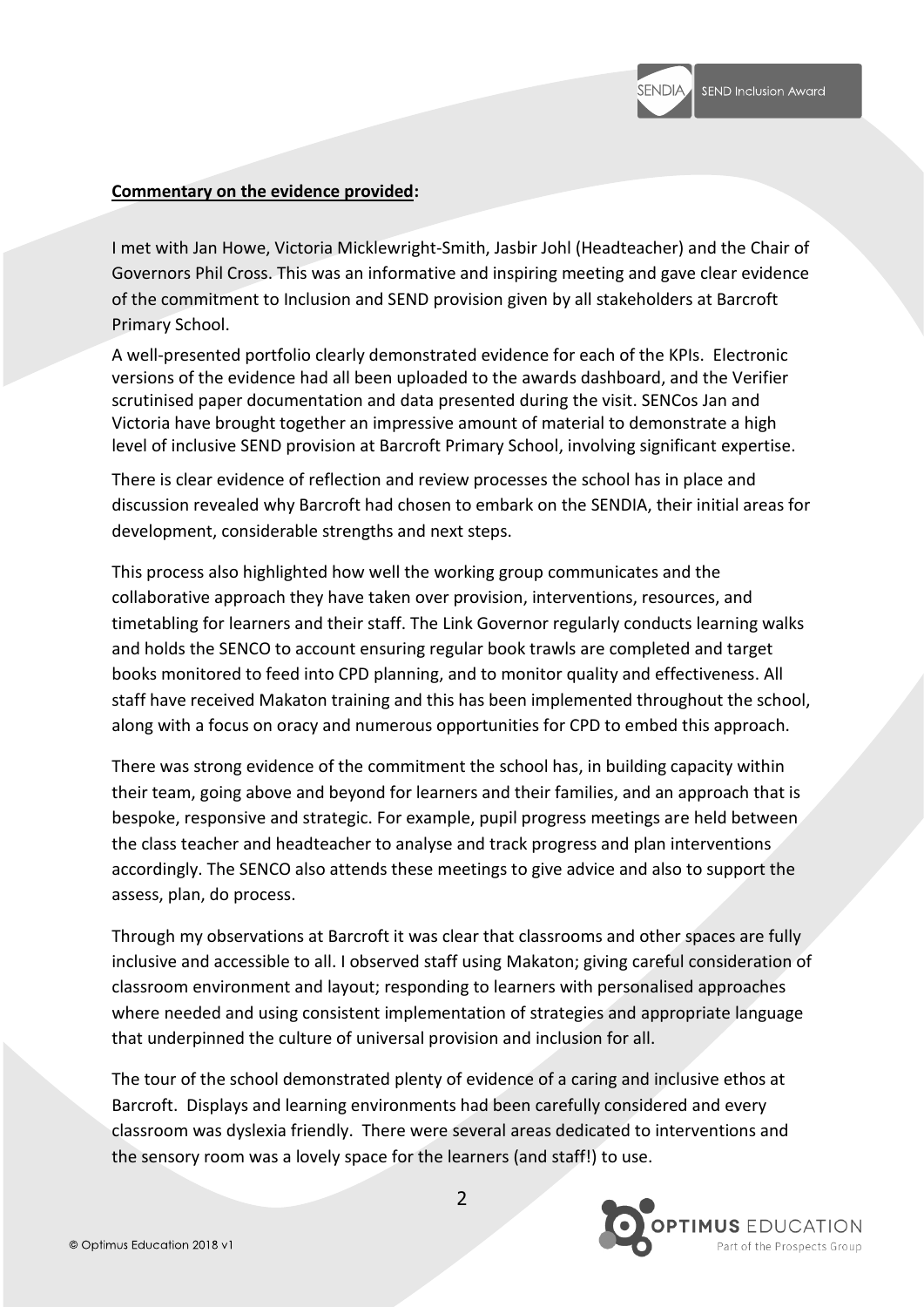

The deployment of the TA was excellent and in every classroom the TA and teacher worked as para professionals. It was brilliant to see them leading on topics and expertly questioning and responding to their learners.

The school's identification of speech and language as a key priority, was evidenced through the use of Makaton, both visually as signage but also through the use of signing to underpin communication. This commitment to developing oracy and S&L was even evident in the layout of tables to maximise communication opportunities. Parent/carers have also received training and advice on how to develop oracy at home.

A huge thanks to Mr Bhatti for presenting to me on the oracy strategy during my tour. This is clearly having an impact on progress and aspirations for learners and their families.

## **Strengths identified in the review:**

Clear and strong leadership was evident in all areas during my visit of the school. A continually reflective and evolving vision, underpinned by skilled, effective and expert practice and robust systems means outcomes for learners and their families are outstanding.

Parent/carer relationships and partnership working are excellent. The thought behind so much of the planning, sessions, resources and delivery is monumental in maintaining trust, happiness, rapport and consistency for the learners and their families. A commitment to "over and above" in supporting families means that learners are given the best opportunities possible.

The opportunities for parent/carers to learn about how to support their child's development are numerous, from drop-in coffee mornings, to workshops and information events. The attendance rates (and feedback) give testament to the relationships the school has with the community, and also how valuable the parent/carers find the support.

Multi agency working and how colleagues are deployed, is inspiring. There is no "blanket" approach, and again this demonstrates a setting that considers and values the needs of every individual child: for example, the school has employed their own speech and language therapist, they have trained TAs to lead on interventions including nurture and lego therapy, and also established the "Friends" programme.

There was a real sense of high aspirations, both from the learners and the staff. This was evidenced through lesson planning and delivery, case studies and feedback from the learner themselves. There is a "can do" attitude to all aspects of school (and home) life which underpins and highlights the excellent and inclusive provision at Barcroft and demonstrates that growth mind sets are being embedded.



3